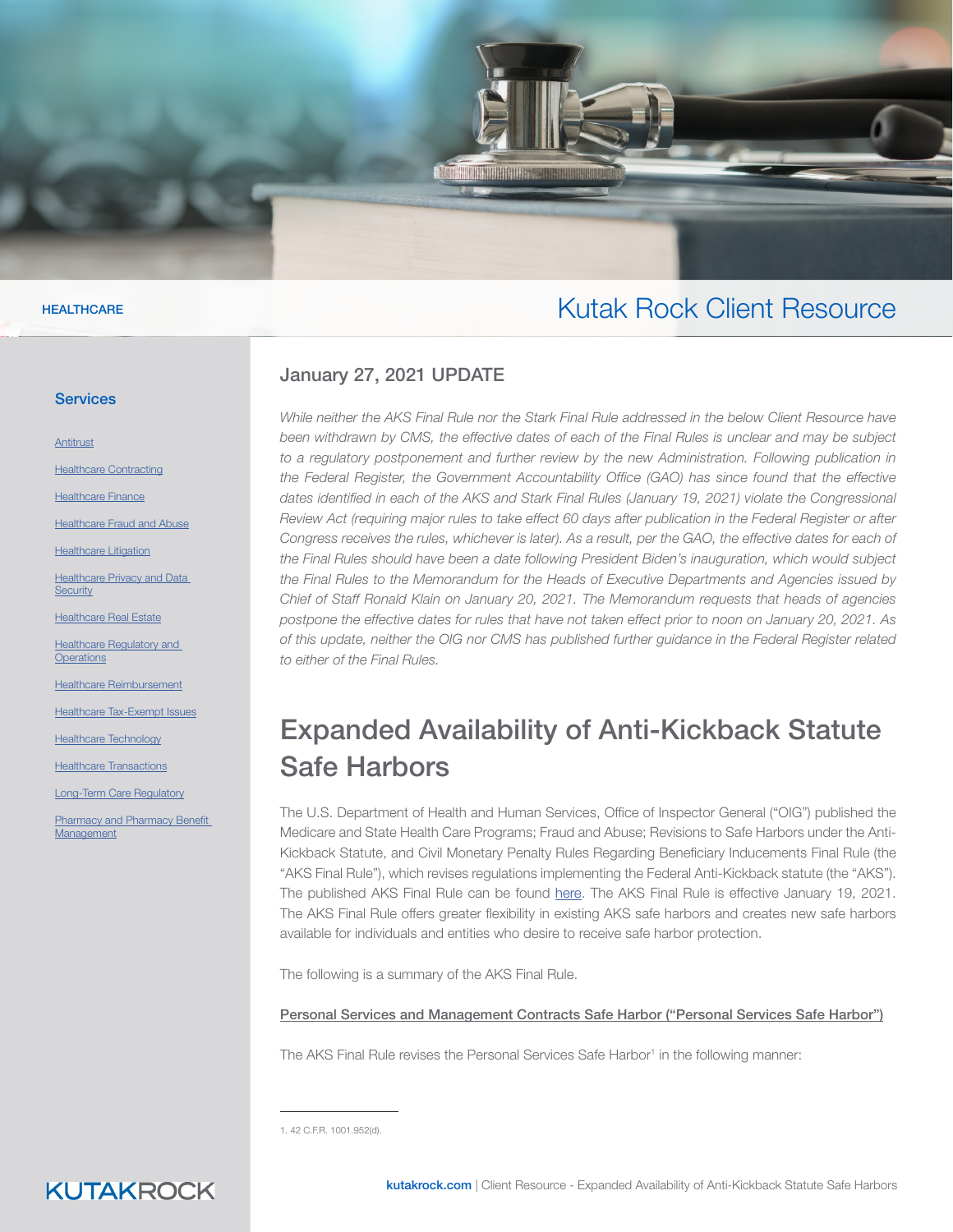Page 2

- It removes the requirement that an agreement for periodic, sporadic, or part-time services specify exactly the schedule of intervals during which services will be provided, their precise length, and the exact change for such intervals; and
- It removes the requirement that the aggregate compensation for the services be stated in the agreement; instead, the methodology for determining the compensation must be defined in the agreement.

These two revisions will allow more agreements that historically would not have qualified for safe harbor protection, to meet the requirements of the Personal Services Safe Harbor. Agreements such as medical director services agreements and call coverage agreements, which usually present a low risk of abuse, will now (assuming they meet the requirements of the revised Personal Services Safe Harbor) fit within the safe harbor, and parties to the arrangement will not have to rely on a facts and circumstances AKS analysis.

Added to the Personal Services Safe Harbor is a new exception for certain outcomes-based payments. An in-depth discussion of this addition is available [here](https://www.kutakrock.com/-/media/files/news-and-publications/publications/2021/01/whitepaper_VBAExceptions_SafeHarbors_StarkAKSRules).

### Warranties Safe Harbor

The Warranties Safe Harbor<sup>2</sup> is modified such that the definition of "warranty" includes warranties for bundled items and related services rather than only single-item warranties.

In recognition of the concern expressed in OIG Advisory Opinion 18-10, which said warranty arrangements involving a bundle of items that were separately reimbursable could result in overutilization of one or more items included in the bundle and could unnecessarily increase costs to Federal health care programs, OIG has also added a requirement that a warranty for more than one item, or for one or more items and related services, can only cover items and services reimbursed under the same Federal health care program and in the same program payment. This, for example, would preclude bundled-item warranty arrangements where one of the warrantied items was reimbursable under the hospital prospective payment system and another warrantied item in the bundle was reimbursed under the Medicare physician fee schedule. Note that the OIG has expressly stated that this requirement does not prohibit the inclusion of non-federally reimbursable items or services in the bundle of items and services being warrantied. For example, a manufacturer could offer a bundled warranty that warranties the clinical effectiveness of a self-injected drug contingent on the patient receiving post-prescribing product administration and use education through nurse support offered by the manufacturer.

Additionally, warranties may not be conditioned on a buyer's exclusive use of, or minimum purchase of, the manufacturer's or supplier's items or services. The OIG has explained that while exclusivity and minimum-purchase requirements may allow for certain efficiencies, tying a warranty to exclusivity and minimum purchase requirements could result in interference with clinical decision-making, overutilization or inappropriate utilization, or anticompetitive effects. However, the revised safe harbor protects warranties in which a bundle of items or a bundle of items and services must be used together to obtain warranty protection.

<sup>2. 42</sup> C.F.R. 1001.952(g).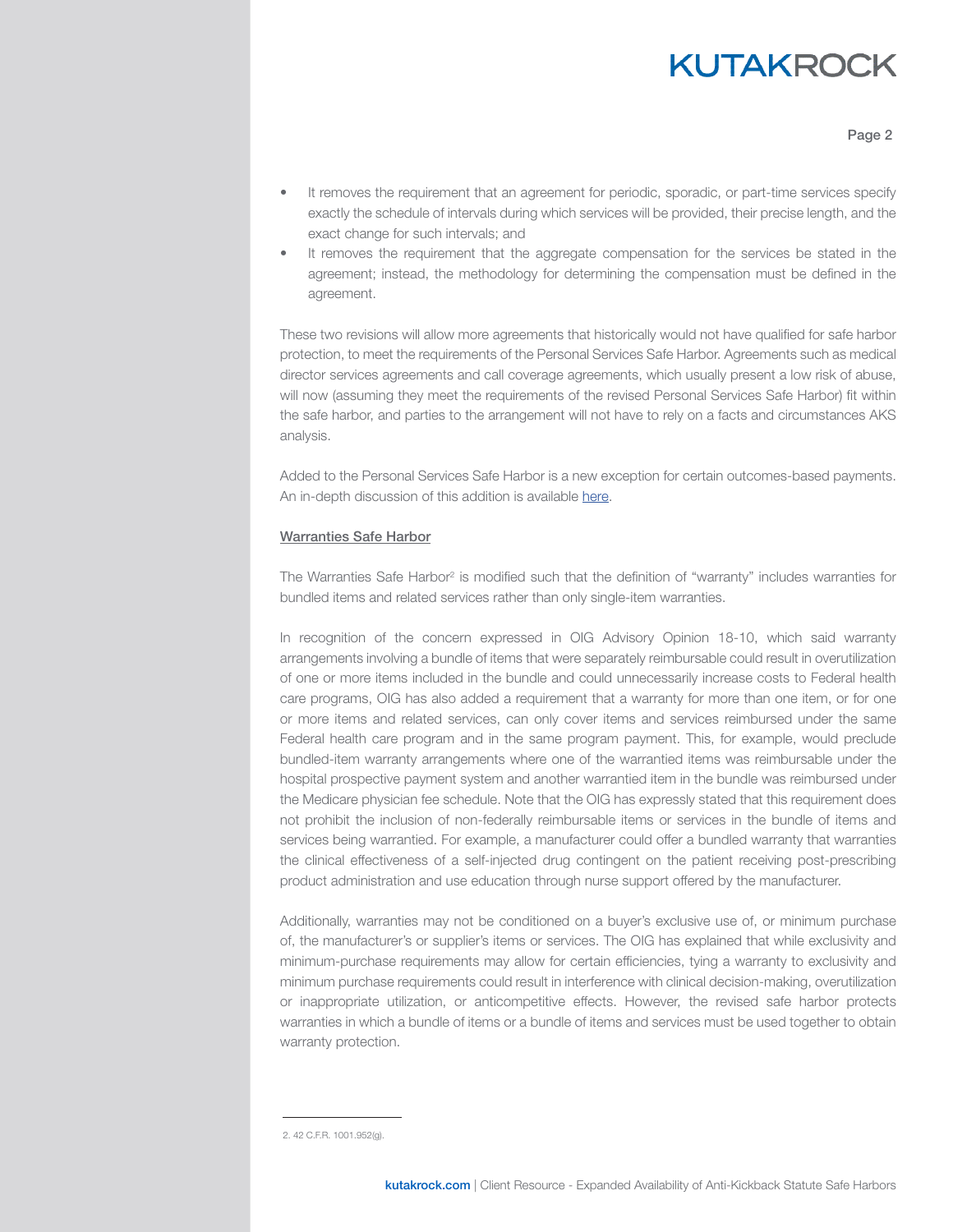Page 3

### Electronic Health Records Items and Services Safe Harbor ("EHR Safe Harbor")

The AKS Final Rule made a number of changes to the EHR Safe Harbor.<sup>3</sup> First, consistent with the new cybersecurity technology and related services safe harbor, the EHR Safe Harbor now specifically allows the provision of cybersecurity software and services to fit within the safe harbor.

An additional change to the EHR Safe Harbor is seen in the requirement regarding the recipient's contribution to the cost of the EHR. While the recipient of EHR support must still pay 15% of the donor's cost of the items and services, the requirement that the payment be made in advance of receiving items or services now applies only to the initial donation of EHR items and services or the replacement of part or all of the existing EHR system. A contribution for updates to previously donated EHR items and services need not be paid in advance of receiving the update.

Further updates to the EHR Safe Harbor include removal of the sunset provision, which previously required that EHR be provided and all conditions to satisfy the safe harbor be met on or before December 31, 2021, and removal of the prohibition on providing equivalent technology.

### Local Transportation Safe Harbor

The AKS Final Rule modifies the Local Transportation Safe Harbor4 to increase from 50 miles to 75 miles the radius for free or discounted transportation (including by a ride-sharing service or other means of local transportation that may exist in the future) for patients residing in a rural area. Additionally, if a patient is discharged from an inpatient facility following inpatient admission or released from a hospital after being placed in observation status for at least 24 hours and transported to the patient's residence or another residence of the patient's choice, the mileage limits do not apply. The OIG reiterated that a residence may include (1) a custodial care facility that serves as a patient's permanent or long-term residence if the patient established the facility as a residence before receiving treatment by the facility from which the patient is being transported, (2) a homeless shelter when a patient is homeless or established the homeless shelter as a residence prior to hospital admission, and (3) the residence of a friend or relative who is caring for the patient post-discharge.

The OIG reminds providers that they are responsible for ensuring that transportation service providers comply with the prohibitions against luxury transportation and public marketing or advertising of the free or discounted local transportation services. While a transportation services provider can generally make known that it provides transportation to medical appointments and suggest to patients that they contact their medical providers to see whether the provider offers free or discounted transportation, the transportation services provider cannot identify particular health care providers with which it partners to provide transportation. Such action by the transportation services provider would be imputed to the healthcare provider.

The OIG declined to extend protection under the Local Transportation Safe Harbor to transportation for non-medical health-related purposes.

<sup>3. 42</sup> C.F.R. 1001.952(y).

<sup>4. 42</sup> C.F.R. 1001.952(bb).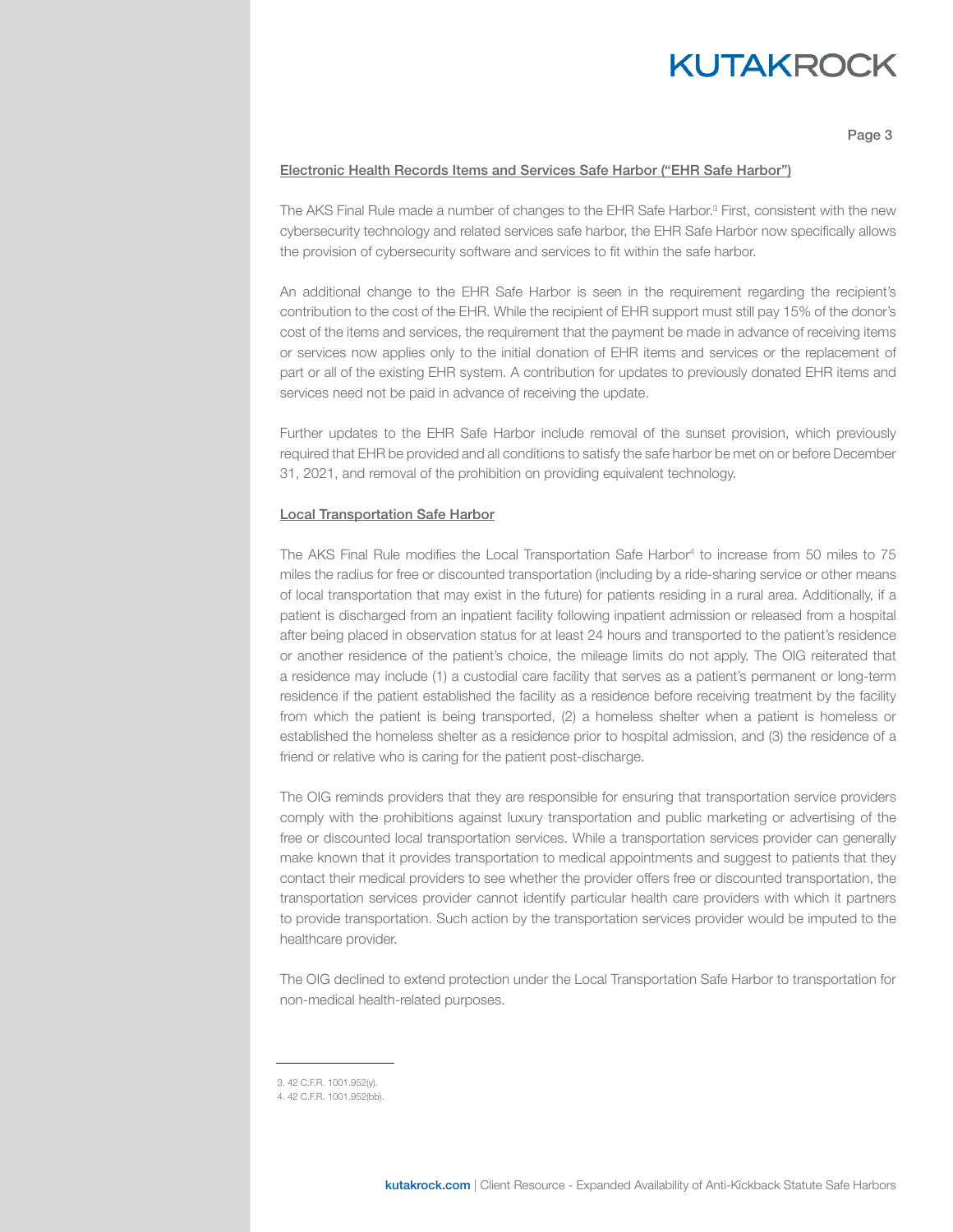Page 4

### Cybersecurity Technology and Related Services Safe Harbor ("Cybersecurity Safe Harbor")

The AKS Final Rule created the Cybersecurity Safe Harbor<sup>5</sup> which protects arrangements that are intended to address the growing threat of cyberattacks impacting the health care ecosystem that comply with the terms of the Cybersecurity Safe Harbor from risk of liability under the AKS. Contemporaneous with the publication of the AKS Final Rule, the Centers for Medicare & Medicaid Services ("CMS") published the Stark Law Final Rule,<sup>6</sup> which established an exception to the Stark Law's referral and billing prohibitions for cybersecurity technology and related services (the "Cybersecurity Exception").<sup>7</sup> The Cybersecurity Safe Harbor and Cybersecurity Exception are substantively similar<sup>8</sup> and protect the donation of software and other types of information technology, including hardware that meet the conditions of the Cybersecurity Safe Harbor or Cybersecurity Exception, as applicable.

Pursuant to the AKS Final Rule and Stark Law Final Rule, the use or sharing of cybersecurity items and services may be available under the value-based purposes safe harbors and exceptions (as further discussed in our separate [white paper\)](https://www.kutakrock.com/-/media/files/news-and-publications/publications/2021/01/whitepaper_VBAExceptions_SafeHarbors_StarkAKSRules), included in the donation of electronic health records items and services pursuant to the applicable Stark Law exception or EHR Safe Harbor,<sup>9</sup> or protected under the new Cybersecurity Safe Harbor and Cybersecurity Exception.

Generally, the Cybersecurity Safe Harbor and separate Cybersecurity Exception protect nonmonetary remuneration, including cybersecurity<sup>10</sup> technology<sup>11</sup> and services that are necessary and used predominantly to implement, maintain, or reestablish cybersecurity,<sup>12</sup> provided:

- 1. The donor does not (i) directly take into account the volume or value of referrals or other business generated between the parties when determining the recipient's eligibility or the amount or nature of the technology or services to be donated or (ii) condition the donation on future referrals;
- 2. The recipient does not make the receipt of technology or services, or the amount or nature of the technology or services, a condition of doing business with the donor; and
- 3. A general description of the technology and services and the amount of the recipient's contribution, if any, are set forth in writing.<sup>13</sup>

<sup>5. 42</sup> C.F.R. 1001.952(jj).

<sup>6. 85</sup> Fed. Reg. 77492 (Dec. 2, 2020) (the "Stark Law Final Rule"). A summary of the Stark Law Final Rule can be found at [insert link to Chris's summary].

<sup>7. 42</sup> C.F.R. 411.357(bb).

<sup>8. 85</sup> F.R. 77492, 77630 (stating, "Despite the differences in the respective underlying statutes, we attempted to ensure as much consistency as possible between the exception to the physician self-referral law and the safe harbor to the anti-kickback statute.")

<sup>9. 42</sup> C.F.R. 411.357(w); 42 C.F.R. 1001.952(y).

<sup>10.</sup> *Cybersecurity* means the process of protecting information by preventing, detecting, and responding to cyberattacks. 42 C.F.R. 1001.952(jj)(5)(i). Identical definition for purposes of the Cybersecurity Exception to the Stark Law at 42 C.F.R. 411.351.

<sup>11.</sup> *Technology* means any software or other types of information technology. 42 C.F.R. 1001.952(jj)(5)(ii). Identical definition for purposes of the Cybersecurity Exception to the Stark Law at 42 C.F.R. 411.357(bb).

<sup>12.</sup> The Cybersecurity Safe Harbor also requires that the donation be for effective cybersecurity; whereas, CMS specifically declined to include a requirement that the donation be effective. See 85 F.R. 77492, 77636 (stating, "In the strict liability context of the physician self-referral law, we are concerned that requiring 'effective' cybersecurity at 411.357(bb)(1) may chill otherwise beneficial cybersecurity donations, as donors and recipients may lack the expertise to understand and determine what constitutes 'effective' cybersecurity or there may be disagreement as to whether cybersecurity measures are 'effective'.")

<sup>13.</sup> The Cybersecurity Safe Harbor also includes a signature requirement and requires that the donor not shift costs of the technology or services to any Federal health care program.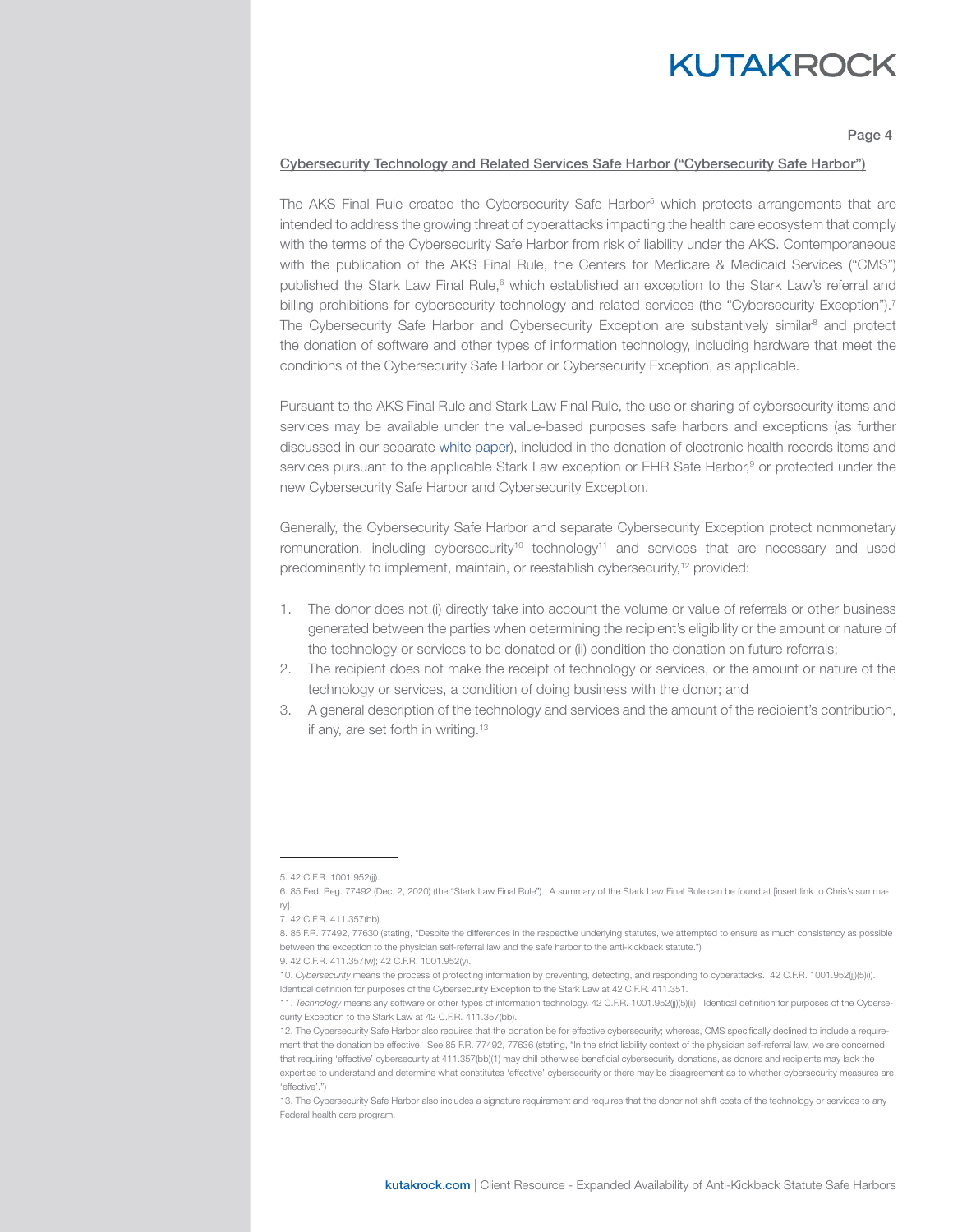#### Page 5

The Cybersecurity Safe Harbor and Cybersecurity Exception are available to all types of individuals and entities, in contrast to other AKS safe harbors and Stark Law exceptions which are available to limited groups.14 While neither the Cybersecurity Safe Harbor nor the Cybersecurity Exception require a clear nexus between the donation and the business relationship, both require that the donation be necessary.15

In addition to being necessary, the cybersecurity technology and services must be used *predominantly*  for cybersecurity. Technology and services, including software, that have multiple functions, one of which is cybersecurity, likely would not meet the necessary and predominant use standards of the Cybersecurity Safe Harbor and Cybersecurity Exception unless the software's predominant function is for cybersecurity.

The following were identified by the OIG and CMS as examples of services that the OIG and CMS believe would be necessary and used predominantly to implement, maintain, or reestablish cybersecurity:

- Any services associated with developing, installing, and updating cybersecurity software;
- Any kind of cybersecurity training services, such as training recipients how to use cybersecurity technology, how to prevent, detect, and respond to cyber threats, and how to troubleshoot problems with the cybersecurity technology (e.g., "help desk" services specific to cybersecurity); and
- Any kind of cybersecurity services for business continuity and data recovery services to ensure the recipient's operations can continue during and after a cyberattack.

Provided all requirements of the Cybersecurity Safe Harbor or Cybersecurity Exception are met, the following technology would be permitted: computer privacy screens, two-factor authentication dongles, security tokens, facial-recognition cameras for secure access, biometric authentication, secure identification card and device readers, intrusion detection systems, data backup, and data recovery systems.<sup>16</sup>

As finalized, the Cybersecurity Safe Harbor permits the donor to furnish the services on its own or under contract with a third party. Additionally, while donors are free to require recipients to contribute to the costs of donated cybersecurity technology and services, as long as the determination of a contribution requirement or the amount of the contribution does not take into account the volume or value of referrals or other business generated, neither the Cybersecurity Safe Harbor nor the Cybersecurity Exception require the recipient to contribute to the costs of the donated technology or services.

Notably, the Cybersecurity Safe Harbor and Cybersecurity Exception do not require that the parties perform a risk assessment prior to donating the technology or services;17 there is no requirement that donations meet specific standards to protect patient data from cyberattacks or threats; and there is no monetary cap. However, the Cybersecurity Safe Harbor and Cybersecurity Exception do not protect donations of cash or cash-equivalents to purchase cybersecurity technology or services, to reimburse

<sup>14.</sup> *See* the Electronic health records items and services safe harbor at 42 C.F.R. 1001.952(y) and the Electronic health records items and services exception at 42 C.F.R. 411.357(w).

<sup>15.</sup> *See* 85 F.R. 77684, 77816 (stating, "It is unlikely that a donation would be necessary for the donor or recipient to implement, maintain, or reestablish effective cybersecurity if it is not connected to the underlying services furnished by either party (e.g., ensuring the secure transfer of information between the parties.)").

<sup>16.</sup> The following hardware likely would not qualify for the Cybersecurity Safe Harbor or Cybersecurity Exception as either (i) failing to satisfy the predominant use standard or (ii) not meeting the definition of "technology": servers, drives, locks on doors, upgraded wiring, physical security systems, fire retardant or warning technology, and high-security doors.

<sup>17.</sup> While not required, a risk assessment could be used to demonstrate that the donation is necessary.